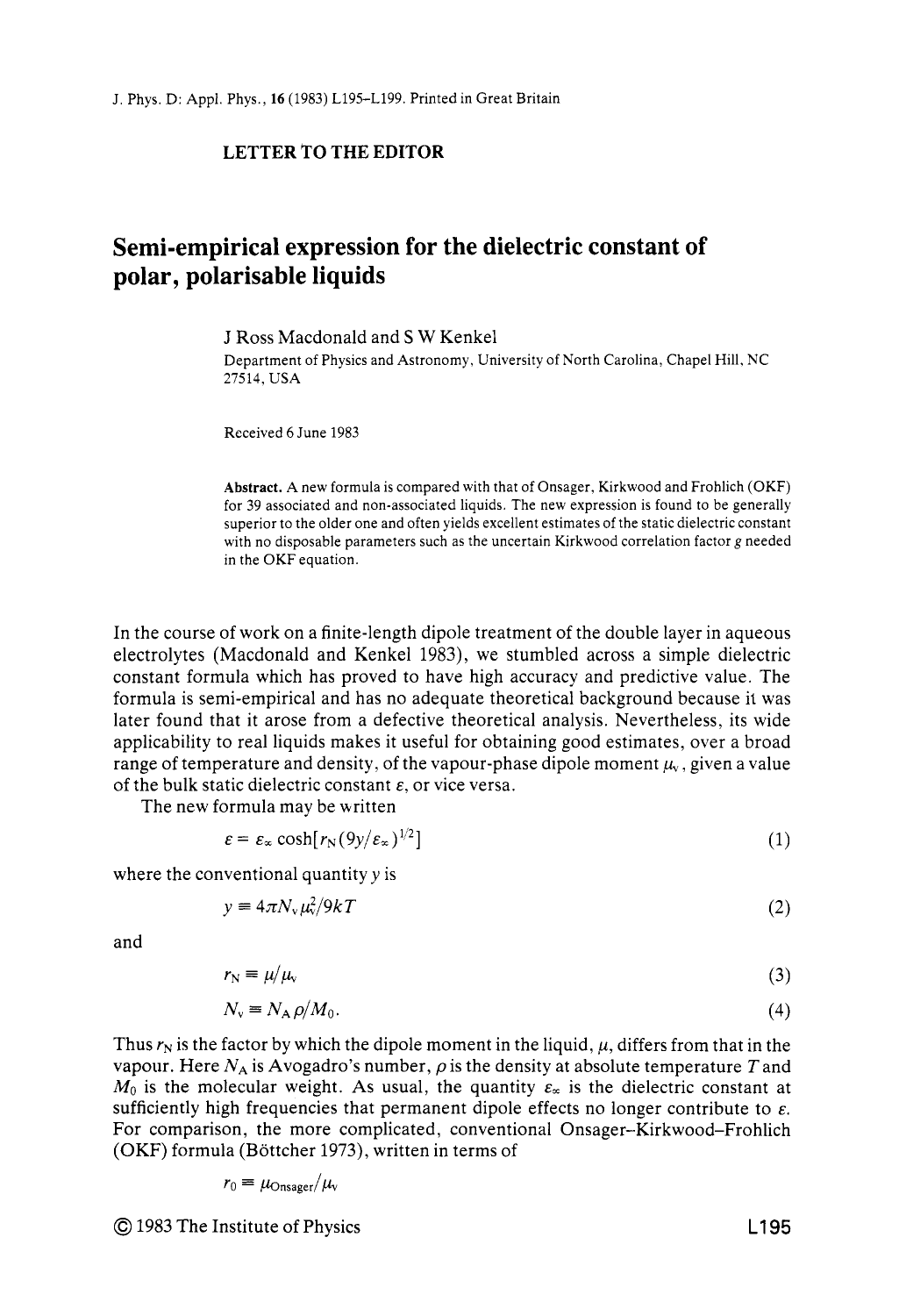is

$$
\varepsilon = \varepsilon_{\infty} + \left[ \varepsilon / (2\varepsilon + \varepsilon_{\infty}) \right] [r_0^2(9y)]. \tag{5}
$$

Here,  $r_0^2 \equiv g$ , the factor usually introduced to account for possible association in the liquid. In Onsager's original treatment,  $g = 1$ , induced polarisation was neglected, and  $\varepsilon_{\infty}$  was thus taken unity. When such polarisation is not neglected, it is customary (Böttcher 1973) to take  $\varepsilon_x = n^2$  or sometimes 1.05 or 1.1 times  $n^2$ , where *n* is the index of refraction.

Although the OKF equation has a definite theoretical basis, there is uncertainty in the proper calculation (Hasted *1972,* Bottcher *1973,* Sceats *et a1 1979t,* Stillinger *1982)*  of *g,* and modern work has even called in question the entire theoretical justification of the OKF formula. As R H Cole *(1980)* has recently written:

'. . . the problem of evaluation to obtain *E* for even moderate polar substances is at present in a less well defined and satisfactory state than it seemed to be *10* years ago. Then it appeared that Onsager's equation was a reasonably good relation between molecular dipole moments and static permittivities, with substantial deviations only for strong dipole interactions or specific short range effects such as association and hydrogen bonding. Since then, several statistical many-body dipole interaction theories have been developed, all of which predict static permittivities much larger than the Onsager value for even relatively small values of the dipole interaction strength as expressed by the variable *y* . . . . The extent of the deviations can be suggested by the fact that the value of *y* appropriate to liquid water gives permittivities larger than the experimental one, ordinarily accounted for by a Kirkwood g factor of order *2.5* as a result of intermolecular hydrogen bonding , . , . The moral seems to be that the point dipole interaction models used are a poor representation of real molecular charge interactions and orientationdependent intermolecular forces in such systems . . .'.

Thus, the OKF formula should probably be considered as semi-empirical as well. Unfortunately, modern complicated statistical treatments still lack adequate predictive value to be of general practical use (Wertheim *1979,* Cole *1980,* Stillinger *1982).* It is therefore the object of this note to compare the applicability of the new formula and the OKF expression for a wide variety of dipolar liquids at many temperatures. In order to do so most simply with only one disposable constant, *r,* we shall employ experimental values of  $\varepsilon$  and  $\mu$ , and shall take  $\varepsilon_x = n^2$ . When necessary, we use the Clausius-Mossotti relation to obtain  $n^2$  at various densities, given its value at one density.

Tables 1 and 2 shows our results for  $r_N$  and  $r_0$ . If we wished to use either equation (1) or (5) to obtain  $\mu$  or  $\varepsilon$ , given the other, without any disposable constants, we would set  $r = 1$  and thus take  $\mu = \mu_v$ . Therefore the closer the values of  $r_N$  and  $r_0$  are to unity, the better this possibility is satisfied. A solid dot has been placed in the tables by each row where  $r_N$  is closer to unity than  $r_0$  or where they are equally close. The results indicate for non-associated liquids that the two formulae are roughly equivalent in their predictive value, although for some materials one is better and for other materials the other is superior. Most of the data used here were obtained from Bottcher *(1973)* and Weast *(1981-2),* but we also used results from Malmberg and Maryott *(1956),* Gray *(1972),*  Fine and Miller0 *(1973),* Hasted and Schahidi *(1976)* and Stillinger *(1982)* for water and

 $+$  The equation for  $\varepsilon$  quoted in this paper is not that actually used, and two of the calculated  $\mu$  values in table 9 have misprints.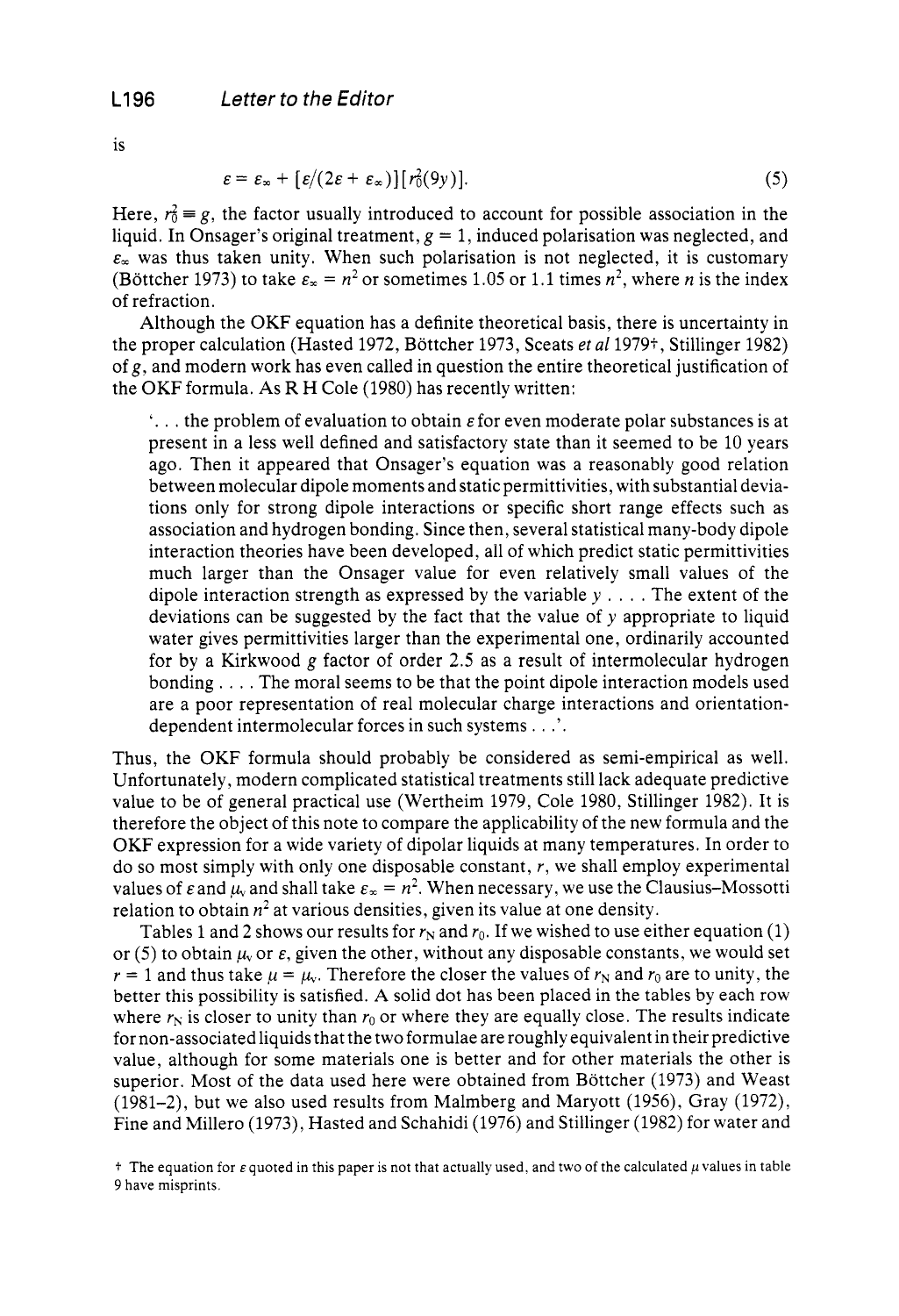| Material                 | $T(^{\circ}C)$ | ε     | у     | $r_{\rm N}$ | $r_0$               |
|--------------------------|----------------|-------|-------|-------------|---------------------|
| Triethylamine            | 25             | 2.42  | 0.064 | 1.25        | 1.15                |
| Timethylamine            | 0              | 2.57  | 0.092 | 1.27        | 1.19                |
| Bromoform                | 20             | 4.39  | 0.233 | 1.25        | 0.98                |
| Chloroform               | 20             | 4.78  | 0.264 | 1.38        | 1.22                |
| Chloroform               | $61*$          | 4.23  | 0.220 | 1.38        | 1.24                |
| Aniline                  | 20             | 6.89  | 0.534 | 1.21        | 0.98                |
| Aniline                  | $185*$         | 4.54  | 0.291 | 1.23        | 1.05                |
| Iodobenzene              | 20             | 4.48  | 0.539 | 0.84        | 0.65                |
| Bromobenzene             | 25             | 5.40  | 0.559 | 1.00        | $0.82 \bullet$      |
| Chlorobenzene            | 20             | 5.64  | 0.584 | 1.02        | 0.86 <sup>•</sup>   |
| Chlorobenzene            | $132*$         | 4.20  | 0.374 | 1.04        | $0.91\bullet$       |
| Dibromomethane           | 15             | 7.41  | 0.624 | 1.17        | 0.99                |
| 1.1.1-trichloroethane    | 20             | 5.66  | 0.636 | 1.00        | $0.90 \bullet$      |
| 2-chloro-2-methylpropane | 20             | 9.90  | 0.656 | 1.32        | $1.32 \bullet$      |
| Ethanethiol              | 25             | 6.67  | 0.684 | 1.07        | 0.98                |
| 1-iodobutane             | 20             | 6.22  | 0.819 | 0.93        | $0.80 \bullet$      |
| 1-chlorobutane           | 20             | 7.39  | 0.837 | 1.02        | 0.97                |
| 1-bromobutane            | 20             | 7.07  | 0.837 | 1.00        | 0.91                |
| Dichloromethane          | 15             | 9.28  | 0.850 | 1.13        | 1.08                |
| Iodomethane              | 20             | 7.10  | 0.875 | 0.98        | $0.82 \bullet$      |
| Iodomethane              | $42*$          | 6.48  | 0.790 | 0.97        | $0.82 \bullet$      |
| Ouinoline                | 25             | 9.00  | 0.904 | 1.08        | $0.87$ <sup>O</sup> |
| Quinoline                | $238*$         | 5.05  | 0.445 | 1.07        | $0.90 \bullet$      |
| Iodoethane               | 25             | 7.64  | 0.920 | 0.99        | 0.86                |
| 2,2-dichloropropane      | 20             | 11.37 | 1.034 | 1.12        | 1.11                |
| o-nitrotoluene           | $222*$         | 11.82 | 1.116 | 1.10        | 1.06                |
| Bromomethane             | 0              | 9.82  | 1.331 | 0.93        | $0.88 \bullet$      |
| Bromomethane             | 20             | 9.39  | 1.148 | 0.98        | 0.94 <sup>o</sup>   |
| Bromomethane             | $38*$          | 8.81  | 1.044 | 1.00        | 0.96                |
| Pyridine                 | 25             | 12.2  | 1.211 | 1.08        | 0.99                |
| Pyridine                 | $116*$         | 9.38  | 0.835 | 1.15        | 1.07                |
| <b>Butanone</b>          | $80*$          | 14.48 | 1.369 | 1.06        | 1.16 <sup>o</sup>   |
| Acetophenone             | 25             | 17.39 | 1.588 | 1.09        | 1.04                |
| Acetophenone             | $202*$         | 8.64  | 0.827 | 1.11        | 1.04                |
| Chloromethane            | $-20$          | 12.6  | 1.675 | 0.92        | 0.96                |
| Ammonia                  | $-34$          | 22.0  | 2.206 | 0.96        | 1.15 <sup>•</sup>   |
| Propanone                | 25             | 20.7  | 2.290 | 0.93        | $1.08 \bullet$      |
| Propanone                | 56*            | 17.68 | 1.982 | 0.94        | 1.09                |
| Ethanal                  | 21             | 21.1  | 2.775 | 0.86        | 0.95                |
| Nitrobenzene             | 25             | 34.89 | 3.542 | 0.93        | 0.99                |
| Nitrobenzene             | $211*$         | 15.61 | 1.838 | 0.96        | 0.96                |
| Cyanobenzene             | 15             | 26.0  | 3.613 | 0.83        | 0.86                |
| Nitromethane             | 30             | 35.9  | 4.433 | 0.79        | 1.02                |
| Nitromethane             | $101*$         | 27.75 | 3.288 | 0.85        | 1.06                |
| Cyanoethane              | 20             | 27.2  | 4.766 | 0.70        | 0.86                |
| Cyanomethane             | 25             | 34.58 | 5.941 | 0.67        | 0.89                |
| Cyanomethane             | $82*$          | 26.2  | 4.622 | 0.70        | 0.88                |

**Table 1.** Values of  $r_N$  and  $r_0$  for some non-associated liquids. An asterisk after a temperature value indicates the boiling point.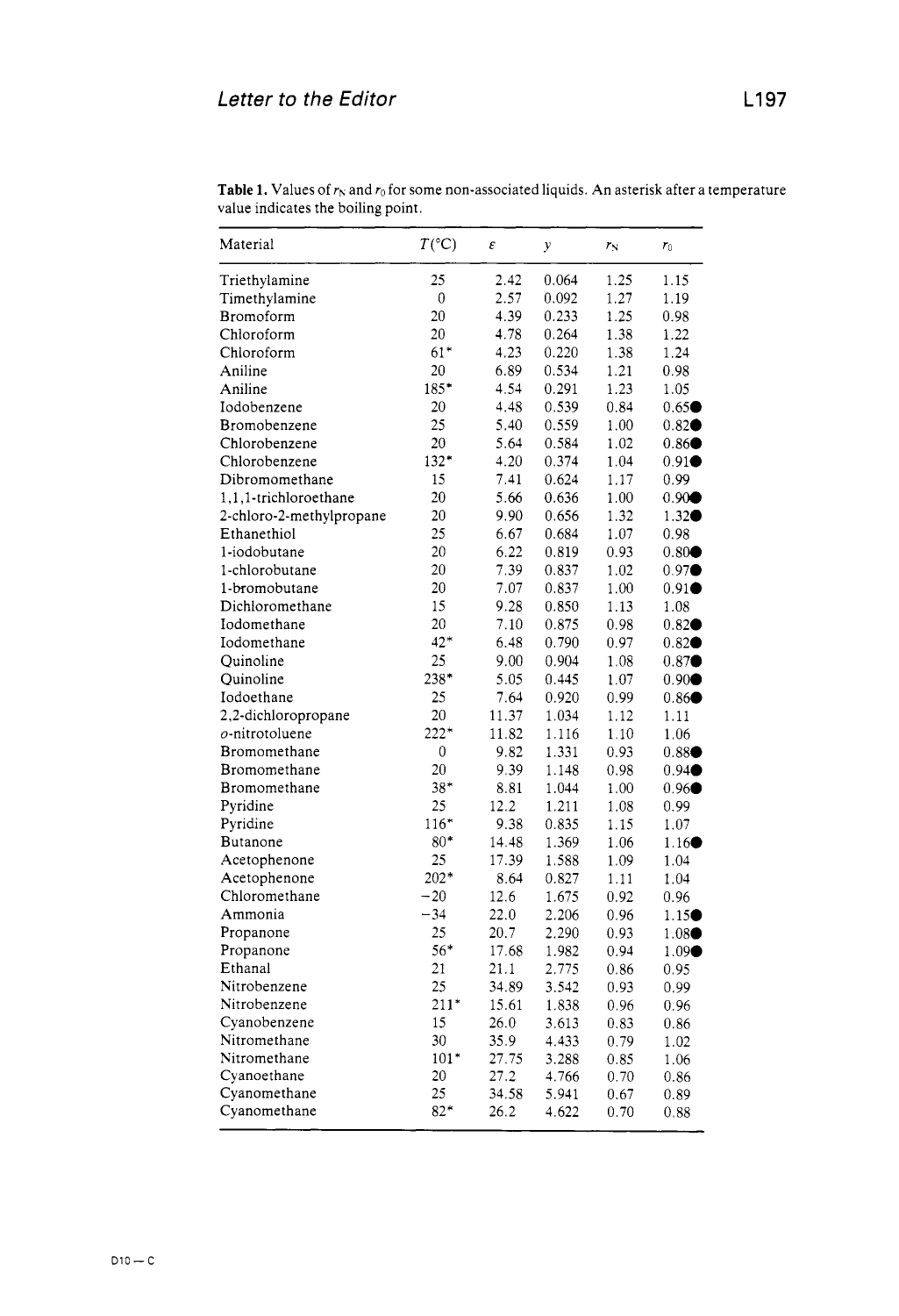| Material          | $T(^{\circ}C)$ | ε     | y     | $r_{\rm N}$ | $r_0$             |
|-------------------|----------------|-------|-------|-------------|-------------------|
| Propanoic acid    | 20             | 3.34  | 0.211 | 1.16        | 1.06              |
| Heptanol-4        | $-30$          | 17.5  | 0.483 | 1.95        | $2.02 \bullet$    |
| Heptanol-4        | 30             | 5.7   | 0.368 | 1.33        | 1.21              |
| 3-ethylpentanol-3 | 25             | 3.24  | 0.381 | 0.800       | $0.713 \bullet$   |
| Methanol          | $-113$         | 64.0  | 3.17  | 1.09        | $1.61 \bullet$    |
| Methanol          | 80             | 54.0  | 2.52  | 1.17        | 1.67              |
| Methanol          | 25             | 32.63 | 1.45  | 1.33        | 1.76              |
| Water             | $-35$          | 107.7 | 4.76  | 0.974       | 1.79              |
| Water             | 20             | 80.1  | 3.96  | 1.01        | $1.67 \bullet$    |
| Water             | 100            | 55.7  | 2.99  | 1.06        | $1.62 \bullet$    |
| Water             | 300            | 20.4  | 1.45  | 1.12        | 1.48              |
| Hydrogen cyanide  | 0              | 158.0 | 5.16  | 0.983       | 2.16 <sup>o</sup> |
| Hydrogen cyanide  | 20             | 114.9 | 4.69  | 0.965       | 1.94              |
| Formamide         | 25             | 109.3 | 7.13  | 0.839       | $1.35\bullet$     |

**Table 2.** Values of *r\* and *ro* for some associated liquids.

from Middlehoec and Bottcher (1966) for heptanol-4 data. Because of uncertainties in the estimates of  $\varepsilon_x$ ,  $n^2$ , and  $\rho$ , the calculated y and r values are at best accurate to a few per cent. Incidentally, increasing  $\varepsilon_{\infty}$  within the experimental range always decreases  $r_0$ but usually increases  $r_N$ . Thus for associated materials the OKF equation can be made (Hill 1963, 1970) to fit the data with an  $\varepsilon_x$  considerably larger than  $n^2$  and with  $\mu = \mu_v$ , while the new equation usually requires  $\mu > \mu$ , when  $\varepsilon_x > n^2$ , more physically reasonable behaviour.

In general it appears for non-associated liquids that while neither formula with  $\varepsilon_{\alpha} = n^2$  is very good at the extremes of y, the OKF equation is somewhat better there while the new formula is better in the middle region of *y* where the majority of liquids fall. But the great virtue of equation  $(1)$  is that it yields r values reasonably near unity for many associating liquids as well, while the OKF equation requires the introduction of large  $g = r_0^2$  factors. Surprisingly, the results of equation (1) are generally better for associating liquids at low temperatures, where one would expect maximum association, than at higher ones. It appears that the new equation with  $r_N = 1$  can often account quite well for association effects, when present, through its form alone, without the need for the introduction of a  $r_N \neq 1$  or g factor at all. It is particularly remarkable and possibly significant that an equation employing only the non-disposable parameters *n'* and *y* can provide such a good account of the static dielectric constant of many liquids. both associated and unassociated. In view of the simplicity of equation (1) compared to equation *(5)* and its often good applicability for both associated and unassociated liquids with  $r_N = 1$ , and thus the use of  $\mu_v$  alone, it seems preferable. of the two semi-empirical equations, to the OKF.

We are grateful to the US Army Research Office for support.

## **References**

Böttcher *C J F 1973 Theory of Electric Polarisation* vol I (Amsterdam: Elsevier) Cole R H 1980 in *Physics of Dielectric Solids, 1980* (Inst. Phys. Conf. Ser. 58) Fine R **A** and Miller0 F J 1973 *J. Chern. Phys. 59* 5529